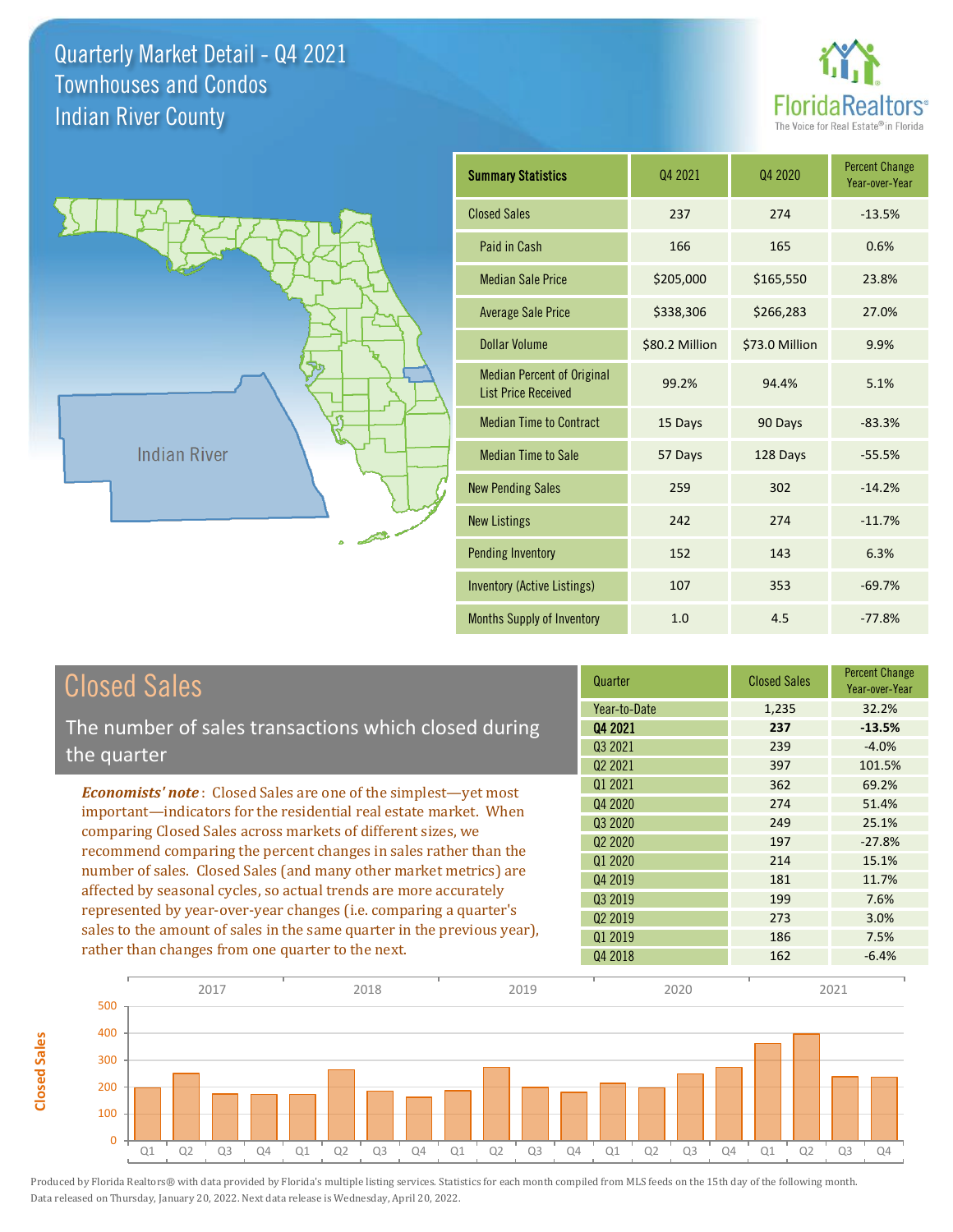**Cash Sales**



| <b>Cash Sales</b>                                                               | Quarter      | <b>Cash Sales</b> | <b>Percent Change</b><br>Year-over-Year |
|---------------------------------------------------------------------------------|--------------|-------------------|-----------------------------------------|
|                                                                                 | Year-to-Date | 849               | 45.1%                                   |
| The number of Closed Sales during the quarter in                                | Q4 2021      | 166               | 0.6%                                    |
| which buyers exclusively paid in cash                                           | 03 2021      | 173               | 4.8%                                    |
|                                                                                 | 02 2021      | 271               | 124.0%                                  |
|                                                                                 | 01 2021      | 239               | 78.4%                                   |
|                                                                                 | 04 20 20     | 165               | 34.1%                                   |
| <b>Economists' note</b> : Cash Sales can be a useful indicator of the extent to | Q3 2020      | 165               | 19.6%                                   |
| which investors are participating in the market. Why? Investors are             | 02 2020      | 121               | $-36.3%$                                |
| far more likely to have the funds to purchase a home available up front,        | Q1 2020      | 134               | $-0.7%$                                 |
| whereas the typical homebuyer requires a mortgage or some other                 | Q4 2019      | 123               | 23.0%                                   |
| form of financing. There are, of course, many possible exceptions, so           | Q3 2019      | 138               | 17.9%                                   |
| this statistic should be interpreted with care.                                 | 02 2019      | 190               | $-2.6%$                                 |
|                                                                                 | 01 2019      | 135               | 0.0%                                    |



# Cash Sales as a Percentage of Closed Sales

The percentage of Closed Sales during the quarter which were Cash Sales

*Economists' note* : This statistic is simply another way of viewing Cash Sales. The remaining percentages of Closed Sales (i.e. those not paid fully in cash) each quarter involved some sort of financing, such as mortgages, owner/seller financing, assumed loans, etc.



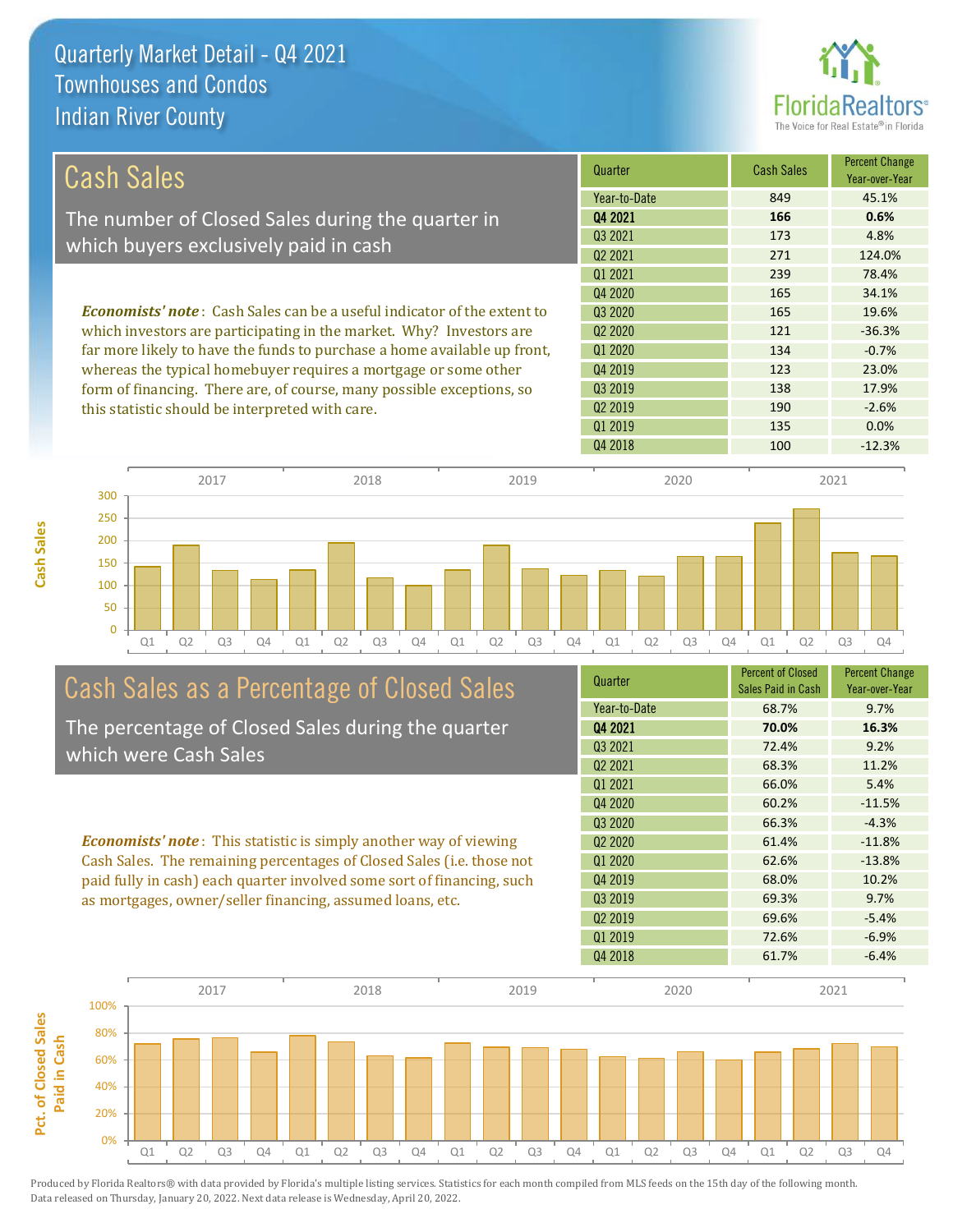

### Median Sale Price

The median sale price reported for the quarter (i.e. 50% of sales were above and 50% of sales were below)

*Economists' note* : Median Sale Price is our preferred summary statistic for price activity because, unlike Average Sale Price, Median Sale Price is not sensitive to high sale prices for small numbers of homes that may not be characteristic of the market area. Keep in mind that median price trends over time are not always solely caused by changes in the general value of local real estate. Median sale price only reflects the values of the homes that *sold* each quarter, and the mix of the types of homes that sell can change over time.

| <b>Median Sale Price</b> | <b>Percent Change</b><br>Year-over-Year |
|--------------------------|-----------------------------------------|
| \$194,950                | 16.7%                                   |
| \$205,000                | 23.8%                                   |
| \$200,000                | 14.3%                                   |
| \$210,000                | 36.8%                                   |
| \$164,750                | $-1.3%$                                 |
| \$165,550                | 11.1%                                   |
| \$175,000                | 13.5%                                   |
| \$153,500                | $-11.8%$                                |
| \$167,000                | 6.4%                                    |
| \$149,000                | $-6.0%$                                 |
| \$154,250                | 3.6%                                    |
| \$174,000                | 8.8%                                    |
| \$156,950                | 20.7%                                   |
| \$158,500                | 15.1%                                   |
|                          |                                         |



### Average Sale Price

The average sale price reported for the quarter (i.e. total sales in dollars divided by the number of sales)

*Economists' note* : Usually, we prefer Median Sale Price over Average Sale Price as a summary statistic for home prices. However, Average Sale Price does have its uses—particularly when it is analyzed alongside the Median Sale Price. For one, the relative difference between the two statistics can provide some insight into the market for higher-end homes in an area.

| Quarter                         | <b>Average Sale Price</b> | <b>Percent Change</b><br>Year-over-Year |
|---------------------------------|---------------------------|-----------------------------------------|
| Year-to-Date                    | \$331,392                 | 28.3%                                   |
| Q4 2021                         | \$338,306                 | 27.0%                                   |
| Q3 2021                         | \$306,938                 | 23.1%                                   |
| Q <sub>2</sub> 2021             | \$368,911                 | 52.7%                                   |
| Q1 2021                         | \$301,866                 | 10.2%                                   |
| Q4 2020                         | \$266,283                 | $-5.0%$                                 |
| Q3 2020                         | \$249,243                 | 2.8%                                    |
| Q <sub>2</sub> 20 <sub>20</sub> | \$241,550                 | $-23.5%$                                |
| Q1 2020                         | \$274,014                 | $-1.1%$                                 |
| Q4 2019                         | \$280,238                 | $-1.5%$                                 |
| Q3 2019                         | \$242,414                 | 9.6%                                    |
| Q <sub>2</sub> 2019             | \$315,733                 | 9.9%                                    |
| 01 2019                         | \$277,132                 | 25.4%                                   |
| Q4 2018                         | \$284,515                 | 40.6%                                   |



Produced by Florida Realtors® with data provided by Florida's multiple listing services. Statistics for each month compiled from MLS feeds on the 15th day of the following month. Data released on Thursday, January 20, 2022. Next data release is Wednesday, April 20, 2022.

**Average Sale Price**

Average Sale Price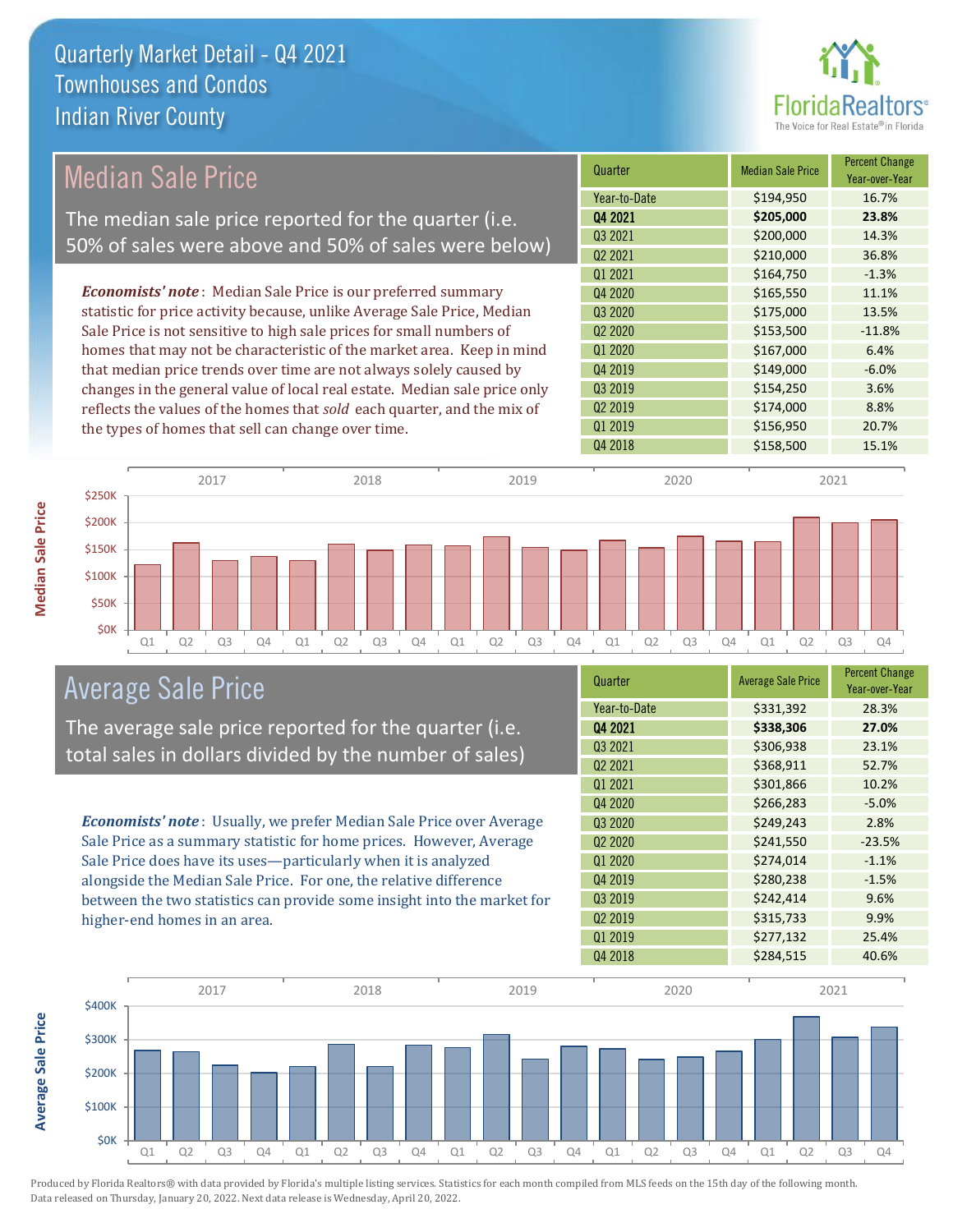

| Dollar Volume                                                               | Quarter             | <b>Dollar Volume</b> | <b>Percent Change</b><br>Year-over-Year |
|-----------------------------------------------------------------------------|---------------------|----------------------|-----------------------------------------|
|                                                                             | Year-to-Date        | \$409.3 Million      | 69.6%                                   |
| The sum of the sale prices for all sales which closed                       | Q4 2021             | \$80.2 Million       | 9.9%                                    |
|                                                                             | Q3 2021             | \$73.4 Million       | 18.2%                                   |
| during the quarter                                                          | Q <sub>2</sub> 2021 | \$146.5 Million      | 207.8%                                  |
|                                                                             | Q1 2021             | \$109.3 Million      | 86.4%                                   |
| <b>Economists' note:</b> Dollar Volume is simply the sum of all sale prices | Q4 2020             | \$73.0 Million       | 43.8%                                   |
| in a given time period, and can quickly be calculated by multiplying        | Q3 2020             | \$62.1 Million       | 28.7%                                   |
| Closed Sales by Average Sale Price. It is a strong indicator of the health  | Q <sub>2</sub> 2020 | \$47.6 Million       | $-44.8%$                                |
| of the real estate industry in a market, and is of particular interest to   | Q1 2020             | \$58.6 Million       | 13.8%                                   |
| real estate professionals, investors, analysts, and government agencies.    | Q4 2019             | \$50.7 Million       | 10.0%                                   |
| Potential home sellers and home buyers, on the other hand, will likely      | Q3 2019             | \$48.2 Million       | 17.9%                                   |
| be better served by paying attention to trends in the two components        | Q <sub>2</sub> 2019 | \$86.2 Million       | 13.2%                                   |
| of Dollar Volume (i.e. sales and prices) individually.                      | Q1 2019             | \$51.5 Million       | 34.8%                                   |



# Median Percent of Original List Price Received

The median of the sale price (as a percentage of the original list price) across all properties selling during the quarter

*Economists' note* : The Median Percent of Original List Price Received is useful as an indicator of market recovery, since it typically rises as buyers realize that the market may be moving away from them and they need to match the selling price (or better it) in order to get a contract on the house. This is usually the last measure to indicate a market has shifted from down to up, so it is what we would call a *lagging* indicator.

| Quarter             | Med. Pct. of Orig.<br><b>List Price Received</b> | <b>Percent Change</b><br>Year-over-Year |
|---------------------|--------------------------------------------------|-----------------------------------------|
| Year-to-Date        | 97.5%                                            | 4.2%                                    |
| Q4 2021             | 99.2%                                            | 5.1%                                    |
| Q3 2021             | 98.8%                                            | 6.5%                                    |
| Q <sub>2</sub> 2021 | 97.3%                                            | 4.7%                                    |
| 01 2021             | 95.8%                                            | 2.5%                                    |
| Q4 2020             | 94.4%                                            | 0.2%                                    |
| Q3 2020             | 92.8%                                            | $-0.2%$                                 |
| Q <sub>2</sub> 2020 | 92.9%                                            | $-0.6%$                                 |
| 01 2020             | 93.5%                                            | $-0.4%$                                 |
| Q4 2019             | 94.2%                                            | 0.3%                                    |
| Q3 2019             | 93.0%                                            | $-0.9%$                                 |
| Q <sub>2</sub> 2019 | 93.5%                                            | $-1.5%$                                 |
| 01 2019             | 93.9%                                            | $-1.3%$                                 |
| Q4 2018             | 93.9%                                            | $-1.5%$                                 |

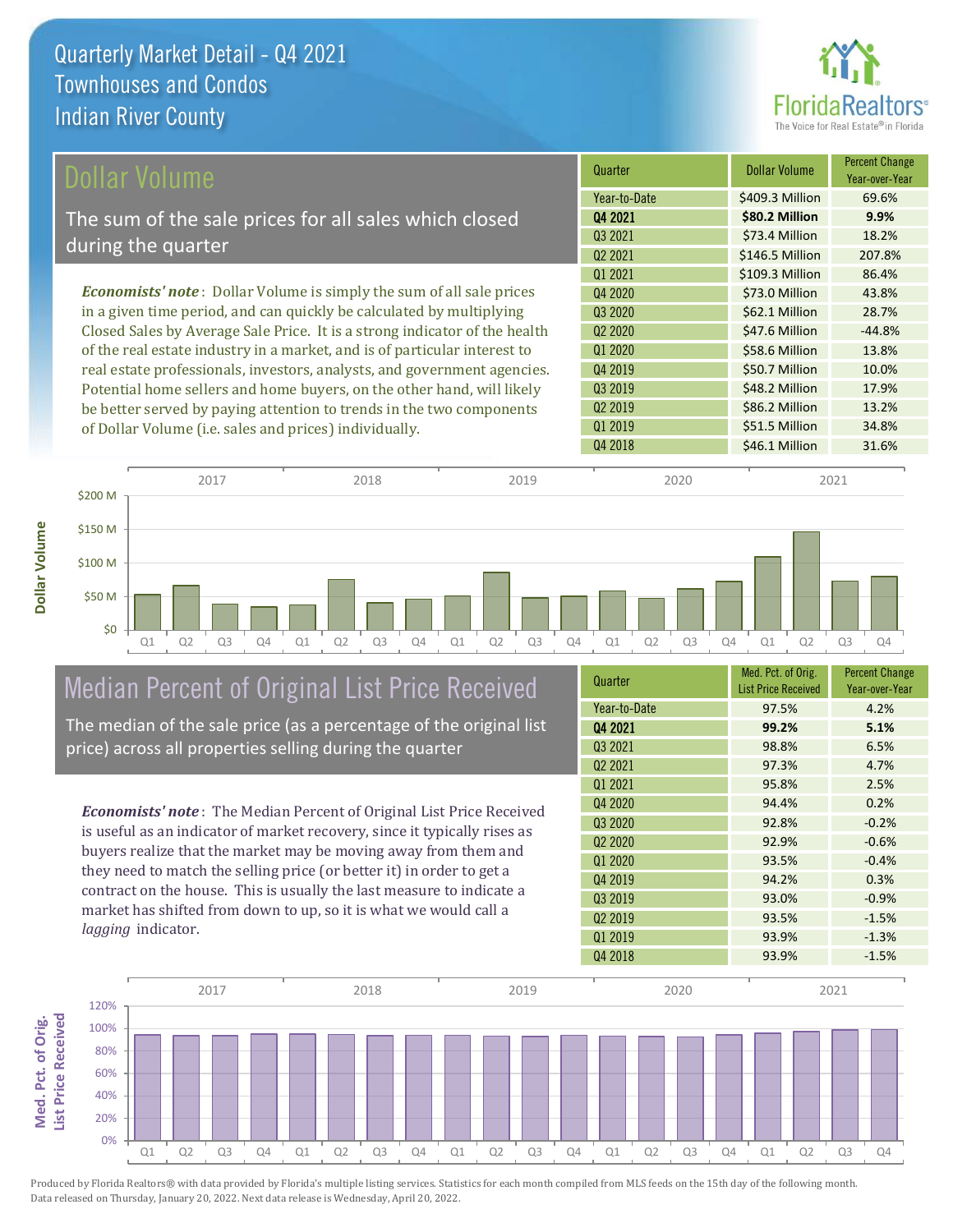

### Median Time to Contract

The median number of days between the listing date and contract date for all Closed Sales during the quarter

*Economists' note* : Like Time to Sale, Time to Contract is a measure of the length of the home selling process calculated for sales which closed during the quarter. The difference is that Time to Contract measures the number of days between the initial listing of a property and the signing of the contract which eventually led to the closing of the sale. When the gap between Median Time to Contract and Median Time to Sale grows, it is usually a sign of longer closing times and/or declining numbers of cash sales.

| Quarter             | <b>Median Time to</b><br>Contract | <b>Percent Change</b><br>Year-over-Year |
|---------------------|-----------------------------------|-----------------------------------------|
| Year-to-Date        | 25 Days                           | $-69.1%$                                |
| Q4 2021             | 15 Days                           | $-83.3%$                                |
| Q3 2021             | 14 Days                           | $-83.3%$                                |
| Q <sub>2</sub> 2021 | 27 Days                           | $-57.1%$                                |
| Q1 2021             | 43 Days                           | $-46.9%$                                |
| Q4 2020             | 90 Days                           | 73.1%                                   |
| Q3 2020             | 84 Days                           | 10.5%                                   |
| Q <sub>2</sub> 2020 | 63 Days                           | 31.3%                                   |
| Q1 2020             | 81 Days                           | 20.9%                                   |
| Q4 2019             | 52 Days                           | $-27.8%$                                |
| Q3 2019             | 76 Days                           | 18.8%                                   |
| Q <sub>2</sub> 2019 | 48 Days                           | 26.3%                                   |
| Q1 2019             | 67 Days                           | 45.7%                                   |
| Q4 2018             | 72 Days                           | 28.6%                                   |



### Median Time to Sale

**Median Time to** 

**Median Time to** 

The median number of days between the listing date and closing date for all Closed Sales during the quarter

*Economists' note* : Time to Sale is a measure of the length of the home selling process, calculated as the number of days between the initial listing of a property and the closing of the sale. *Median* Time to Sale is the amount of time the "middle" property selling this month was on the market. That is, 50% of homes selling this month took *less* time to sell, and 50% of homes took *more* time to sell. Median Time to Sale gives a more accurate picture than Average Time to Sale, which can be skewed upward by small numbers of properties taking an abnormally long time to sell.

| Quarter                         | <b>Median Time to Sale</b> | <b>Percent Change</b><br>Year-over-Year |
|---------------------------------|----------------------------|-----------------------------------------|
| Year-to-Date                    | 66 Days                    | $-42.1%$                                |
| Q4 2021                         | 57 Days                    | $-55.5%$                                |
| 03 2021                         | 55 Days                    | $-55.6%$                                |
| Q <sub>2</sub> 2021             | 68 Days                    | $-35.2%$                                |
| Q1 2021                         | 81 Days                    | $-27.0%$                                |
| Q4 2020                         | 128 Days                   | 48.8%                                   |
| Q3 2020                         | 124 Days                   | 5.1%                                    |
| Q <sub>2</sub> 20 <sub>20</sub> | 105 Days                   | 10.5%                                   |
| Q1 2020                         | 111 Days                   | 11.0%                                   |
| Q4 2019                         | 86 Days                    | $-25.2%$                                |
| Q3 2019                         | 118 Days                   | 8.3%                                    |
| Q <sub>2</sub> 2019             | 95 Days                    | 15.9%                                   |
| Q1 2019                         | 100 Days                   | 25.0%                                   |
| Q4 2018                         | 115 Days                   | 11.7%                                   |

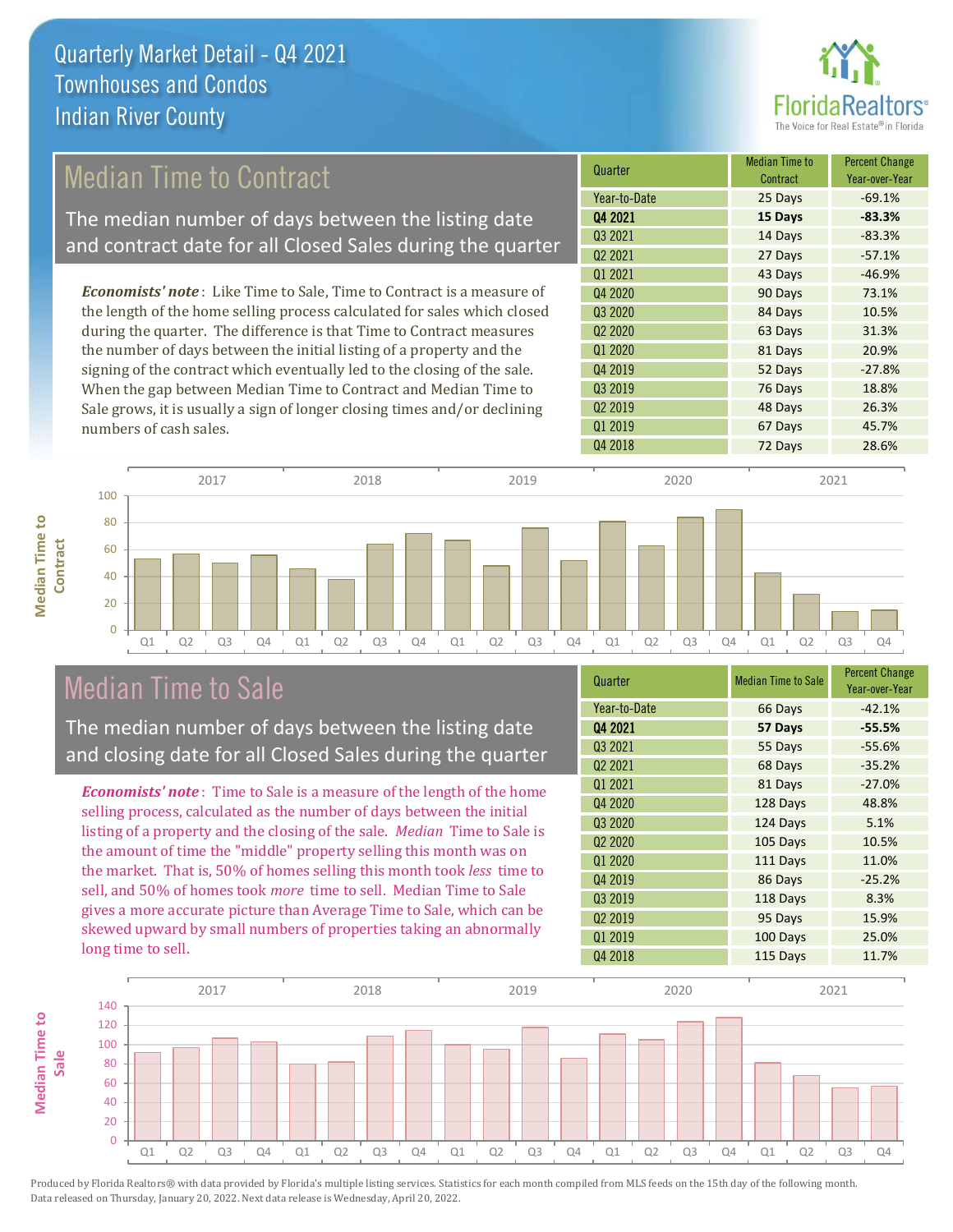

| <b>New Pending Sales</b>                                                      | Quarter             | <b>New Pending Sales</b> | <b>Percent Change</b><br>Year-over-Year |
|-------------------------------------------------------------------------------|---------------------|--------------------------|-----------------------------------------|
|                                                                               | Year-to-Date        | 1,314                    | 24.5%                                   |
| The number of listed properties that went under                               | 04 2021             | 259                      | $-14.2%$                                |
|                                                                               | 03 2021             | 245                      | $-7.2%$                                 |
| contract during the quarter                                                   | 02 2021             | 333                      | 42.3%                                   |
|                                                                               | 01 2021             | 477                      | 87.1%                                   |
| <b>Economists' note:</b> Because of the typical length of time it takes for a | Q4 2020             | 302                      | 63.2%                                   |
| sale to close, economists consider Pending Sales to be a decent               | Q3 2020             | 264                      | 42.7%                                   |
| indicator of potential future Closed Sales. It is important to bear in        | Q <sub>2</sub> 2020 | 234                      | $-7.5%$                                 |
| mind, however, that not all Pending Sales will be closed successfully.        | Q1 2020             | 255                      | $-1.5%$                                 |
| So, the effectiveness of Pending Sales as a future indicator of Closed        | Q4 2019             | 185                      | 22.5%                                   |
| Sales is susceptible to changes in market conditions such as the              | Q3 2019             | 185                      | $-1.6%$                                 |
| availability of financing for homebuyers and the inventory of                 | Q <sub>2</sub> 2019 | 253                      | 5.9%                                    |
| distressed properties for sale.                                               | Q1 2019             | 259                      | $-5.8%$                                 |
|                                                                               | Q4 2018             | 151                      | $-11.7%$                                |



# New Listings

**New Listings**

**Pending Sales**

Pending Sales

The number of properties put onto the market during the quarter

*Economists' note* : New Listings tend to rise in delayed response to increasing prices, so they are often seen as a lagging indicator of market health. As prices rise, potential sellers raise their estimations of value—and in the most recent cycle, rising prices have freed up many potential sellers who were previously underwater on their mortgages. Note that in our calculations, we take care to not include properties that were recently taken off the market and quickly relisted, since these are not really *new* listings.

| Quarter                         | <b>New Listings</b> | <b>Percent Change</b><br>Year-over-Year |
|---------------------------------|---------------------|-----------------------------------------|
| Year-to-Date                    | 1,175               | $-3.1%$                                 |
| Q4 2021                         | 242                 | $-11.7%$                                |
| Q3 2021                         | 245                 | 0.0%                                    |
| Q <sub>2</sub> 2021             | 295                 | $-14.7%$                                |
| 01 2021                         | 393                 | 12.9%                                   |
| Q4 2020                         | 274                 | $-18.5%$                                |
| Q3 2020                         | 245                 | 4.7%                                    |
| Q <sub>2</sub> 20 <sub>20</sub> | 346                 | 29.1%                                   |
| Q1 2020                         | 348                 | $-16.5%$                                |
| Q4 2019                         | 336                 | 17.5%                                   |
| Q3 2019                         | 234                 | $-2.5%$                                 |
| Q <sub>2</sub> 2019             | 268                 | 2.3%                                    |
| 01 2019                         | 417                 | 4.8%                                    |
| Q4 2018                         | 286                 | 18.7%                                   |

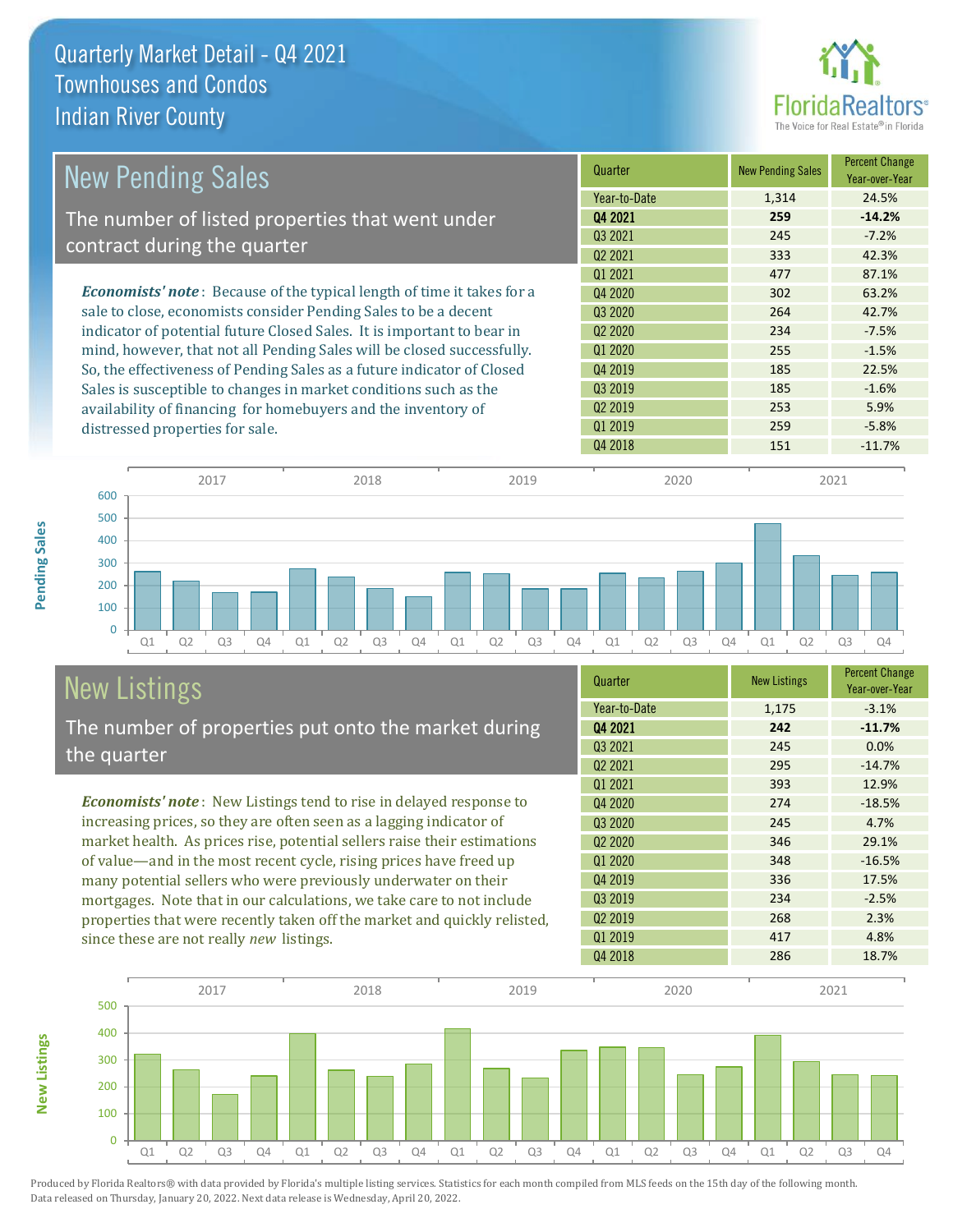

| <b>Inventory (Active Listings)</b>                                           | Quarter             | Inventory | <b>Percent Change</b><br>Year-over-Year |
|------------------------------------------------------------------------------|---------------------|-----------|-----------------------------------------|
|                                                                              | YTD (Monthly Avg)   | 166       | $-65.0%$                                |
| The number of property listings active at the end of                         | Q4 2021             | 107       | $-69.7%$                                |
| the quarter                                                                  | Q3 2021             | 130       | $-67.7%$                                |
|                                                                              | 02 2021             | 136       | $-73.2%$                                |
|                                                                              | 01 2021             | 216       | $-60.3%$                                |
| <b>Economists' note</b> : There are a number of ways to define and calculate | Q4 2020             | 353       | $-34.5%$                                |
| Inventory. Our method is to simply count the number of active listings       | 03 20 20            | 403       | $-3.6%$                                 |
| on the last day of the quarter, and hold this number to compare with         | Q <sub>2</sub> 2020 | 507       | 9.5%                                    |
| the same quarter the following year. Inventory rises when New                | 01 2020             | 544       | 2.6%                                    |
| Listings are outpacing the number of listings that go off-market             | Q4 2019             | 539       | 21.7%                                   |
| Crogardlass of whather they actually sell) Likewise it falls when New        | 03 2019             | 418       | 14 5%                                   |

(regardless of whether they actually sell). Likewise, it falls when New Listings aren't keeping up with the rate at which homes are going offmarket.





## Months Supply of Inventory

An estimate of the number of months it will take to deplete the current Inventory given recent sales rates

*Economists' note* : MSI is a useful indicator of market conditions. The benchmark for a balanced market (favoring neither buyer nor seller) is 5.5 months of inventory. Anything higher is traditionally a buyers' market, and anything lower is a sellers' market. There is no single accepted way of calculating MSI. A common method is to divide current Inventory by the most recent month's Closed Sales count, but this count is a usually poor predictor of future Closed Sales due to seasonal cycles. To eliminate seasonal effects, we use the 12-month average of monthly Closed Sales instead.

| Quarter                         | <b>Months Supply</b> | <b>Percent Change</b><br>Year-over-Year |
|---------------------------------|----------------------|-----------------------------------------|
| <b>YTD (Monthly Avg)</b>        | 1.8                  | $-73.5%$                                |
| Q4 2021                         | 1.0                  | $-77.8%$                                |
| Q3 2021                         | 1.2                  | $-79.3%$                                |
| Q <sub>2</sub> 2021             | 1.3                  | $-83.1%$                                |
| Q1 2021                         | 2.4                  | $-68.0%$                                |
| Q4 2020                         | 4.5                  | $-41.6%$                                |
| Q3 2020                         | 5.8                  | $-4.9%$                                 |
| Q <sub>2</sub> 20 <sub>20</sub> | 7.7                  | 11.6%                                   |
| Q1 2020                         | 7.5                  | $-6.3%$                                 |
| Q4 2019                         | 7.7                  | 13.2%                                   |
| Q <sub>3</sub> 2019             | 6.1                  | 10.9%                                   |
| Q <sub>2</sub> 2019             | 6.9                  | 25.5%                                   |
| Q1 2019                         | 8.0                  | 23.1%                                   |
| Q4 2018                         | 6.8                  | 38.8%                                   |

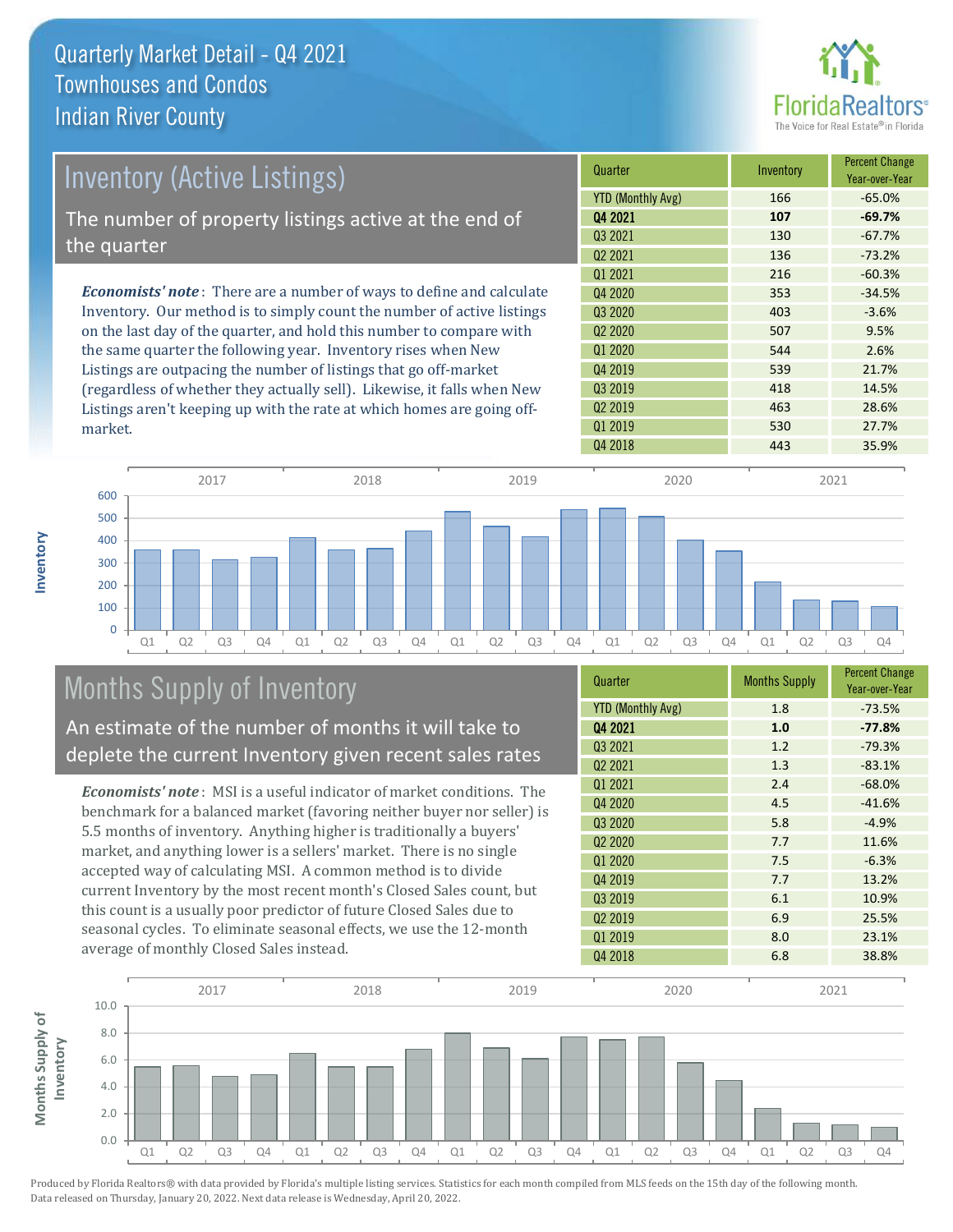

### Closed Sales by Sale Price

The number of sales transactions which closed during the quarter

*Economists' note:* Closed Sales are one of the simplest—yet most important—indicators for the residential real estate market. When comparing Closed Sales across markets of different sizes, we recommend comparing the percent changes in sales rather than the number of sales. Closed Sales (and many other market metrics) are affected by seasonal cycles, so actual trends are more accurately represented by year-over-year changes (i.e. comparing a quarter's sales to the amount of sales in the same quarter in the previous year), rather than changes from one quarter to the next.

| Sale Price            | <b>Closed Sales</b> | <b>Percent Change</b><br>Year-over-Year |
|-----------------------|---------------------|-----------------------------------------|
| Less than \$50,000    | 0                   | $-100.0%$                               |
| $$50,000 - $99,999$   | 16                  | $-56.8%$                                |
| $$100,000 - $149,999$ | 35                  | $-51.4%$                                |
| $$150,000 - $199,999$ | 65                  | 27.5%                                   |
| \$200,000 - \$249,999 | 30                  | 100.0%                                  |
| \$250,000 - \$299,999 | 16                  | 0.0%                                    |
| \$300,000 - \$399,999 | 22                  | $-18.5%$                                |
| \$400,000 - \$599,999 | 20                  | $-31.0%$                                |
| \$600,000 - \$999,999 | 26                  | 18.2%                                   |
| \$1,000,000 or more   | 7                   | 75.0%                                   |



### Median Time to Contract by Sale Price The median number of days between the listing date and contract date for all Closed Sales during the quarter

*Economists' note* : Like Time to Sale, Time to Contract is a measure of the length of the home selling process calculated for sales which closed during the quarter. The difference is that Time to Contract measures the number of days between the initial listing of a property and the signing of the contract which eventually led to the closing of the sale. When the gap between Median Time to Contract and Median Time to Sale grows, it is usually a sign of longer closing times and/or declining numbers of cash sales.

| <b>Sale Price</b>     | <b>Median Time to</b><br>Contract | <b>Percent Change</b><br>Year-over-Year |
|-----------------------|-----------------------------------|-----------------------------------------|
| Less than \$50,000    | (No Sales)                        | N/A                                     |
| $$50,000 - $99,999$   | 12 Days                           | $-86.4%$                                |
| $$100,000 - $149,999$ | 20 Days                           | $-74.7%$                                |
| \$150,000 - \$199,999 | 11 Days                           | $-83.3%$                                |
| \$200,000 - \$249,999 | 15 Days                           | $-80.5%$                                |
| \$250,000 - \$299,999 | 14 Days                           | $-68.2%$                                |
| \$300,000 - \$399,999 | 23 Days                           | $-84.5%$                                |
| \$400,000 - \$599,999 | 36 Days                           | $-65.0%$                                |
| \$600,000 - \$999,999 | 16 Days                           | $-88.1%$                                |
| \$1,000,000 or more   | 16 Days                           | $-91.7%$                                |

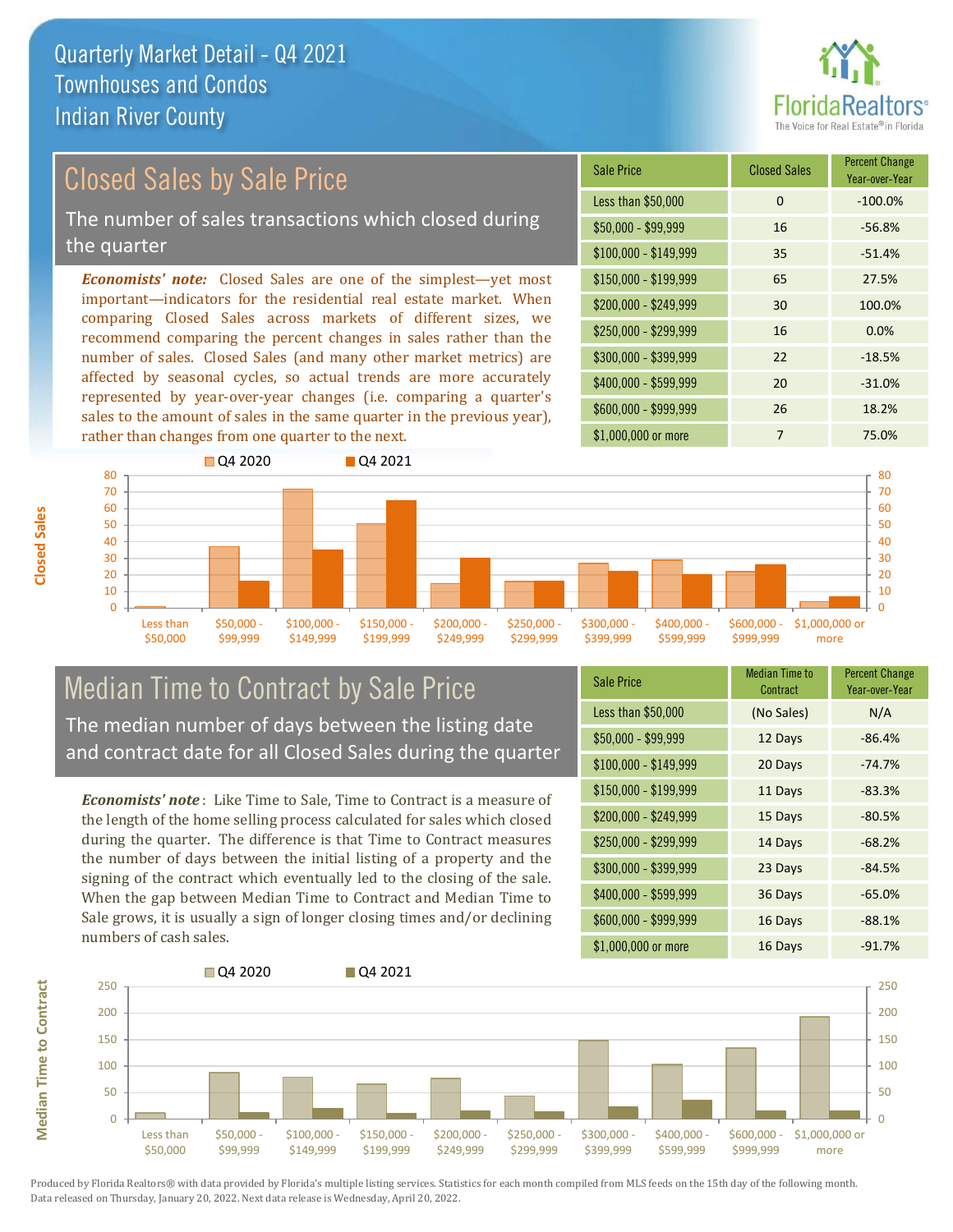

# New Listings by Initial Listing Price

The number of properties put onto the market during the quarter

*Economists' note:* New Listings tend to rise in delayed response to increasing prices, so they are often seen as a lagging indicator of market health. As prices rise, potential sellers raise their estimations of value—and in the most recent cycle, rising prices have freed up many potential sellers who were previously underwater on their mortgages. Note that in our calculations, we take care to not include properties that were recently taken off the market and quickly relisted, since these are not really *new* listings.





### Inventory by Current Listing Price The number of property listings active at the end of the quarter

*Economists' note* : There are a number of ways to define and calculate Inventory. Our method is to simply count the number of active listings on the last day of the quarter, and hold this number to compare with the same quarter the following year. Inventory rises when New Listings are outpacing the number of listings that go off-market (regardless of whether they actually sell). Likewise, it falls when New Listings aren't keeping up with the rate at which homes are going offmarket.

| <b>Current Listing Price</b> | Inventory | <b>Percent Change</b><br>Year-over-Year |
|------------------------------|-----------|-----------------------------------------|
| Less than \$50,000           | $\Omega$  | N/A                                     |
| $$50,000 - $99,999$          | 4         | $-92.2%$                                |
| $$100,000 - $149,999$        | 10        | $-83.1%$                                |
| $$150,000 - $199,999$        | 20        | $-41.2%$                                |
| \$200,000 - \$249,999        | 3         | $-85.7%$                                |
| \$250,000 - \$299,999        | 7         | $-83.3%$                                |
| \$300,000 - \$399,999        | 5         | $-86.1%$                                |
| \$400,000 - \$599,999        | 9         | $-73.5%$                                |
| \$600,000 - \$999,999        | 9         | $-74.3%$                                |
| \$1,000,000 or more          | 40        | $-2.4%$                                 |



**New Listings**